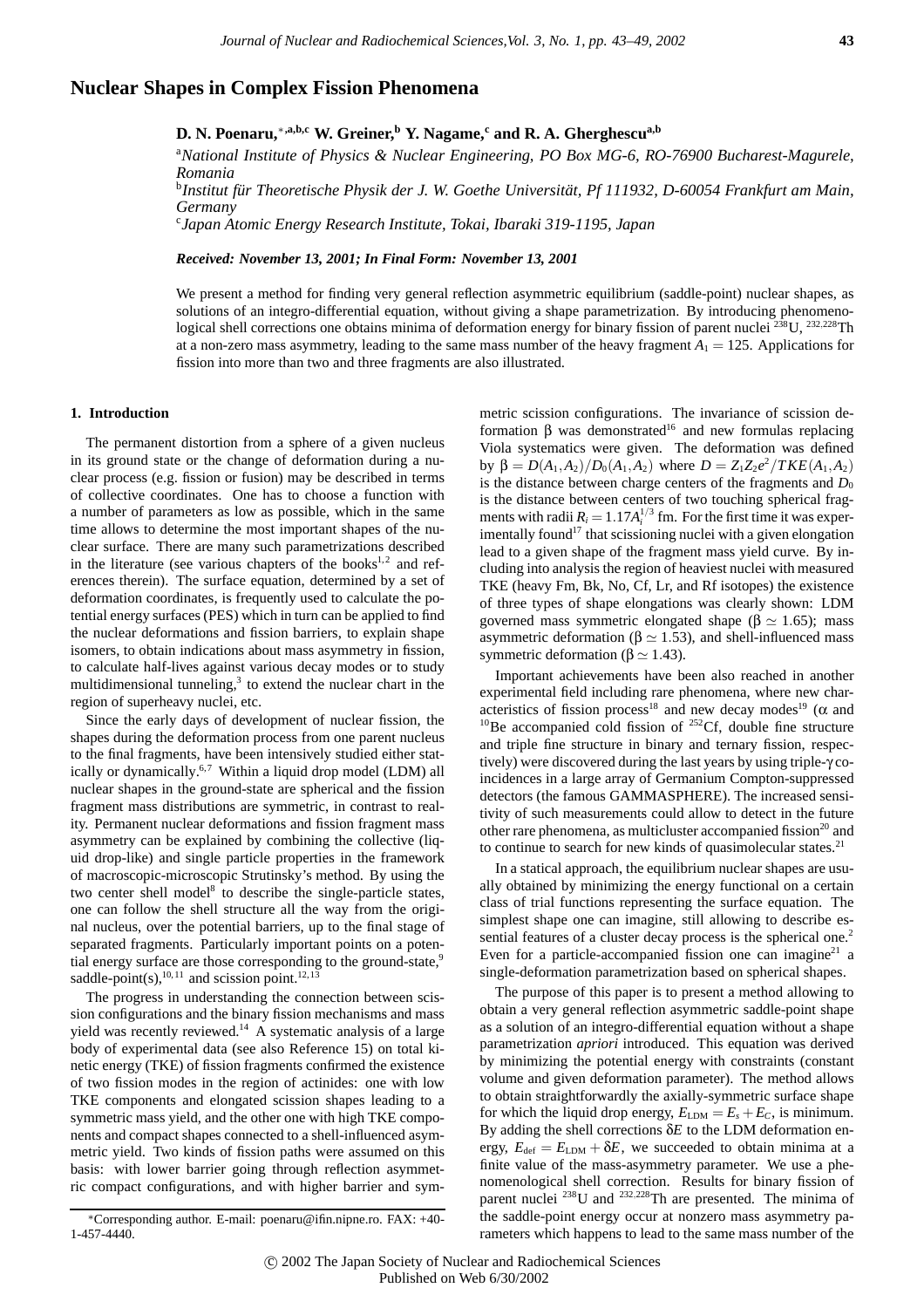heavy fragment,  $A_1 = 125$ , for all fissioning nuclei mentioned above. Applications for fission into more than two and three fragments are also illustrated.

## **2. Saddle Point**

Let us consider a nuclear system with a shape specified by a set of *n* generalized coordinates  $\{q_i\}$ . For an equilibrium (ground-state or saddle-point) shape<sup>22</sup> the deformation energy  $E = E(q_1, q_2, \ldots, q_n)$  has an extremum, defined by  $\partial E/\partial q_i = 0$ ,  $(i = 1, 2, \ldots, n)$ . In a LDM the ground state, characterized by the lowest minimum of the potential energy, always corresponds to a spherical shape. One may define a fission valley on the PES in a multidimensional space of deformation parameters, as a conditional minimum  $∂E/∂q_k = 0$ , (i=1, 2, ..., k-1, k+1, ..., n) with the constraint  $q_k = q_k^0$  for different values  $q_k^0$ . The *maximum value on this minimum energy determines the saddle-point* position, at which all eigenvalues of the symmetric curvature matrix  $K_{ij} = \frac{\partial^2 E(q)}{\partial q_i \partial q_j}$  have a positive sign, except one. For two deformation coordinates $^{23}$  at the saddle point

$$
\begin{vmatrix}\n\frac{\partial^2 E}{\partial q_1^2} & \frac{\partial^2 E}{\partial q_1 \partial q_2} \\
\frac{\partial^2 E}{\partial q_2 \partial q_2} & \frac{\partial^2 E}{\partial q_2^2}\n\end{vmatrix} < 0.
$$
\n(1)

The simplest LDM potential energy vs. one deformation parameter along the fission path is a smooth curve with a minimum at the ground state and a maximum at the saddle point. Then it decreases continuously going through the scission point, down to the self energy of the fragments at infinite separation distance. By representing this quantity for a heavy nucleus vs. the mass asymmetry coordinate in a transverse direction at the saddle point we also get a smooth curve with a minimum between two maxima, called Businaro-Gallone mountains. The saddle point is lying on the bottom of the valley separating these mountains.

A conditional saddle point is defined by imposing one or several constraints. Of particular interest in fission is the constraint of determined mass asymmetry,  $\eta = \eta_0$ . If  $\eta$  is one of the generalized coordinates the problem is simplified because one takes  $\eta$  = constant. In general  $\eta$  depends on *q*, and the generalization of the variational equation to the equilibrium with constraints leads to

$$
\frac{\partial E}{\partial q_i} + \lambda \frac{\partial \eta}{\partial q_i} = 0, \quad i = 1, 2, ..., n
$$
 (2)

where  $\lambda$  is a Lagrange multiplier.

There is no need to consider any reflection asymmetry or nonaxiality in the calculation of saddle point shapes within LDM, because the energy increases in the presence of both kinds of deviations from symmetry. The parametrization of Legendre polynomial expansion with even-order deformation parameters  $\alpha_{2n}$  up to  $n = 18$  was used.<sup>4</sup> For low fissility, *X*, the saddle point shapes are very similar to two tangent spheres, hence it is more difficult to be described with a small number of deformation coordinates. By increasing fissility a neck develops between the two symmetrical fragments. The length increases up to  $X = 0.67$ and in the same time the neck radius becomes larger. The best accuracy was obtained at larger fissilities, close to  $X = 1$ , for which the saddle point shapes are not very different from a single sphere.

#### **3. The Model**

We are looking for a nuclear surface equation with axial symmetry around the *z* axis, expressed as  $\rho = \rho(z)$  in cylindrical coordinates, which minimizes the potential energy of deformation with two constraints: volume conservation, and given deformation parameter,  $\alpha$ , assumed to be an adiabatic variable. With re-

spect to spherical shape (superscript  $\delta$ ), the deformation energy is defined as

$$
E_{\text{def}}(\alpha) - E^0 = (E_s - E_s^0) + (E_C - E_C^0) + \delta E - \delta E^0
$$
  
= 
$$
E_s^0[B_s - 1 + 2X(B_C - 1)] + \delta E - \delta E^0
$$
 (3)

where  $E_s^0 = a_s(1 - \kappa I^2)A^{2/3}$  and  $E_c^0 = a_c Z^2 A^{-1/3}$  are energies corresponding to spherical shape and  $I = (N - Z)/A$ . The relative surface and Coulomb energies  $B_s = E_s/E_s^0$ ,  $B_c = E_c/E_c^0$ and the shell correction  $\delta E(\alpha)$  are functions of the nuclear shape. The dependence on the neutron and proton numbers is contained in  $E_s^0$ , the fissility parameter  $X = E_c^0/(2E_s^0)$  $[3Z^2e^2/(5R_0)]/2[a_s(1-\kappa I^2)A^{2/3}]$ , as well as in shell correction of the spherical nucleus  $\delta E^0$ . From a fit to experimental data on nuclear masses, quadrupole moments, and fission barriers, the following values of the parameters have been obtained:<sup>24</sup>  $a_s =$ 17.9439 MeV,  $\kappa = 1.7826$ ,  $a_C = 3e^2/(5r_0) = 0.7053$  MeV. The radius of spherical nucleus is  $R_0 = r_0 A^{1/3}$  with  $r_0 = 1.2249$  fm, and  $e^2 = 1.44$  MeV·fm is the square of electron charge. Calculation of δ*E* will be outlined below.

The corresponding variational problem can be reduced to the following equation

$$
\rho \rho'' - \rho'^2 - [\lambda_1 + \lambda_2 |z| + 10X V_s(z, \rho)] \rho (1 + \rho'^2)^{3/2} - 1 = 0 \tag{4}
$$

where  $\rho' = d\rho/dz$ ,  $\rho'' = d^2\rho/dz^2$ , and  $V_s$  is the Coulomb potential on the nuclear surface. We used the following relationships for the principal radii of curvature  $\mathcal{R}_1 = \tau \rho$ ,  $\mathcal{R}_2^{-1} = -\rho''/\tau^3$ , in which  $\tau^2 = 1 + \rho'^2$ . In eq 4  $\lambda_1$  and  $\lambda_2$  are Lagrange multipliers corresponding to the constraints of volume conservation (or given mass asymmetry if the volume is conserved in each "half" of the nucleus) and determined value of deformation parameter α, defined as the distance between centers of mass of the fragments lying at the left hand side and right hand side of the plane  $z = 0$ , respectively:  $\alpha = |z_L^c| + |z_R^c|$ . This definition allows to reach all intermediate stages of deformation from one parent nucleus to two fragments by a continuous variation of its value. The position of separation plane,  $z = 0$ , is given by the condition:  $(d\rho/dz)_{z=0} = 0$ . Lengths are given in units of  $R_0$ , Coulomb potential in units of *Ze/R*0, and energy in units of the surface energy  $E_s^0$ . One can calculate for every value of  $\alpha$  the deformation energy  $E_{\text{def}}(\alpha)$ . The particular value  $\alpha_s$  for which  $dE_{\text{def}}(\alpha_s)/d\alpha = 0$  corresponds to the extremum, i.e. the shape function describes the saddle point (or the ground state), and the unconditional extremum of the energy is the fission barrier. It can also be obtained by taking  $\lambda_2 = 0$  in eq 4. The other surfaces (for  $\alpha \neq \alpha_s$ ) are extrema only with condition  $\alpha$  = constant. In this way one can compute the deformation energy function of two variables: elongation and mass asymmetry.

The Coulomb potential on the surface depends on the function  $\rho(z)$ , hence eq 4 is an integro-differential one, as  $V_s$  is expressed by an integral on the nuclear volume. One has indeed, for the general case of non-axial symmetry in cylindrical coordinates (ρ*,*ϕ*,z*)

$$
E_C = \frac{\rho_e}{5} \int_{z_1}^{z_2} dz \int_0^{2\pi} \left( \rho^2 - \frac{z}{2} \frac{\partial \rho^2}{\partial z} \right) V d\phi \tag{5}
$$

where  $\rho = \rho(z, \varphi)$  is the nuclear surface equation,  $z_1$  and  $z_2$  are the intersections of the surface with  $Oz$  axis, and  $V$  is the electrostatic potential on the nuclear surface.

For axial-symmetry the shape-dependent, dimensionless surface term is proportional to the surface area:

$$
B_s = \frac{E_s}{E_s^0} = \frac{d^2}{2} \int_{-1}^{+1} \left[ y^2 + \frac{1}{4} \left( \frac{dy^2}{dx} \right)^2 \right]^{1/2} dx \tag{6}
$$

where  $y = y(x)$  is the surface equation in cylindrical coordinates with  $-1$ , +1 intercepts on the symmetry axis, and  $d =$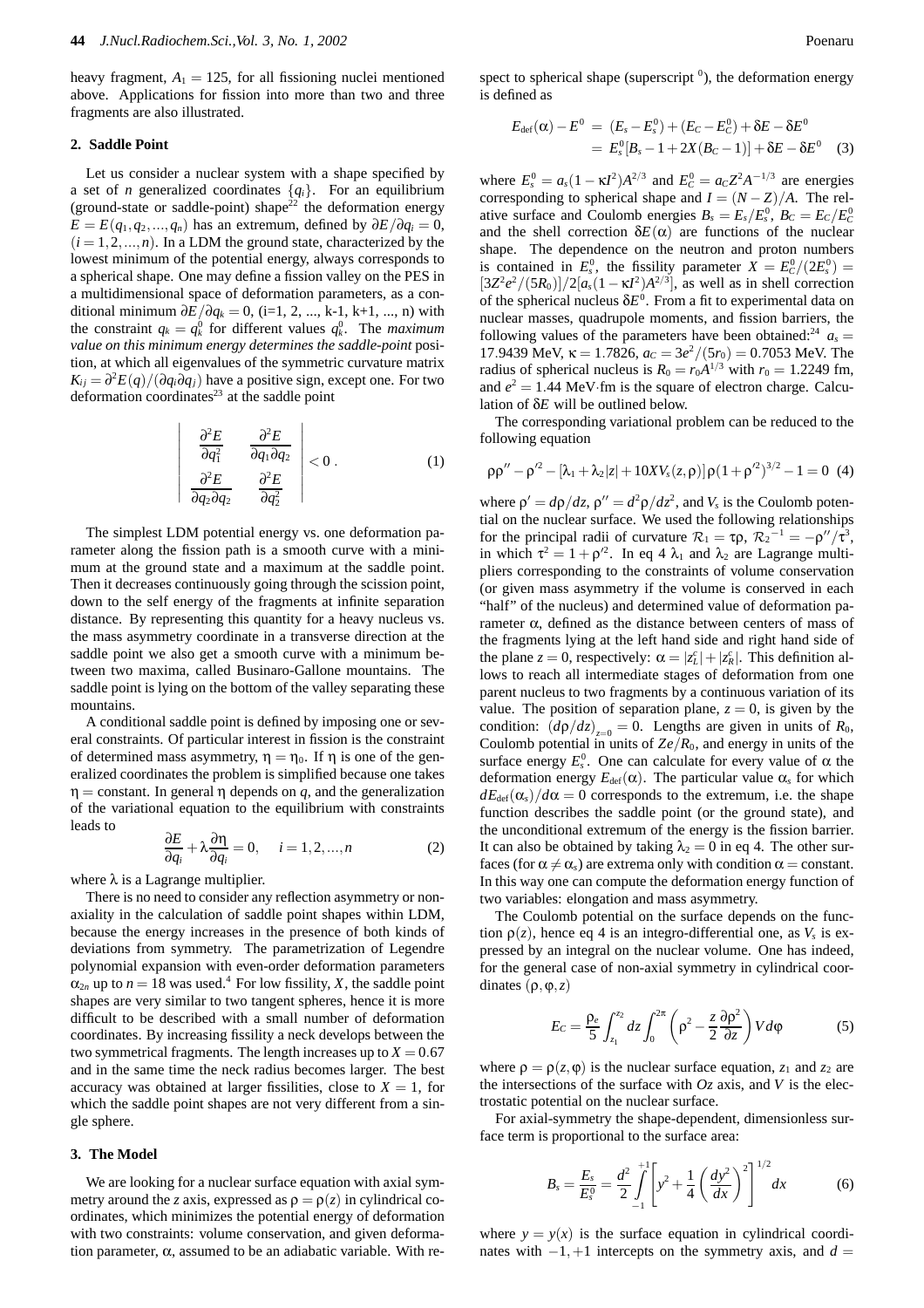$(z_2 - z_1)/2R_0$  is the seminuclear length in units of  $R_0$ . Similarly, for the Coulomb energy<sup>25</sup> one has

$$
B_c = \frac{5d^5}{8\pi} \int_{-1}^{+1} dx \int_{-1}^{+1} dx' F(x, x'), \qquad (7)
$$

$$
F(x, x') = a_{\rho}^{-1} \{ y y_1 [(K - 2D)/3] \}
$$
  
 
$$
\times \left[ 2(y^2 + y_1^2) - (x - x')^2 + \frac{3}{2} (x - x') \left( \frac{dy_1^2}{dx'} - \frac{dy^2}{dx} \right) \right] + K
$$
  
 
$$
\times \left\{ y^2 y_1^2 / 3 + \left[ y^2 - \frac{x - x'}{2} \frac{dy^2}{dx} \right] \left[ y_1^2 - \frac{x - x'}{2} \frac{dy_1^2}{dx'} \right] \right\}.
$$
 (8)

*K*, *K*- are the complete elliptic integrals of the 1st and 2nd kind

$$
K(k) = \int_{0}^{\pi/2} (1 - k^2 \sin^2 t)^{-1/2} dt; \quad K'(k) = \int_{0}^{\pi/2} (1 - k^2 \sin^2 t)^{1/2} dt
$$
\n(9)

and  $a_p^2 = (y + y_1)^2 + (x - x')^2$ ,  $k^2 = 4yy_1/a_p^2$ ,  $D = (K - K')/k^2$ . We add the shell correction  $\delta E(\alpha)$  to the LDM energy. The

phenomenological model<sup>26</sup> is adapted after Reference 24. At a given deformation we calculate the volumes of fragments and the corresponding numbers of nucleons  $Z_i(\alpha)$ ,  $N_i(\alpha)$  ( $i = 1, 2$ ), proportional to the volume of each fragment. Then we add for each fragment the contribution of protons and neutrons

$$
\delta E(\alpha) = \sum_{i} \delta E_{i}(\alpha) = \sum_{i} \left[ \delta E_{pi}(\alpha) + \delta E_{ni}(\alpha) \right]
$$
 (10)

given by

$$
\delta E_{pi} = Cs(Z_i); \qquad \delta E_{ni} = Cs(N_i)
$$
 (11)

where

$$
s(Z) = F(Z)/Z^{-2/3} - cZ^{1/3}
$$
 (12)

and similar equation for *s*(*N*).

$$
F(n) = \frac{3}{5} \left[ \frac{N_i^{5/3} - N_{i-1}^{5/3}}{N_i - N_{i-1}} (n - N_{i-1}) - n^{5/3} + N_{i-1}^{5/3} \right]
$$
(13)

where  $n \in (N_{i-1}, N_i)$  is the current number of protons (*Z*) or neutrons  $(N)$  and  $N_{i-1}$ ,  $N_i$  are the nearest magic numbers. The parameters  $c = 0.2$ ,  $C = 6.2$  MeV were determined by fit to experimental masses and deformations. The dependence on deformation  $α$  is given by Reference 27

$$
\delta E(\alpha) = \frac{C}{2} \left\{ \sum_{i} \left[ s(N_i) + s(Z_i) \right] \frac{L_i(\alpha)}{R_i} \right\} \tag{14}
$$

where  $L_i(\alpha)$  are the lengths of fragments along the symmetry axis. During the deformation process, the variation of separation distance between centers, α, induces the variation of the geometrical quantities and of the corresponding nucleon numbers. Each time a proton or neutron number reaches a magic value, the correction energy passes through a minimum, and it has a maximum at midshell.

The integration method used to solve eq 4 is based on the weak dependence of Coulomb energy on the nuclear shape. It is invariant under subtraction from  $V<sub>s</sub>$  of a linear function because  $\lambda_1$  and  $\lambda_2$  are arbitrary constants. The extremal surface depends on the quantity with which the Coulomb potential on the nuclear surface differs from the function  $\lambda_1 + \lambda_2 |z|$ , where the constants  $\lambda_1, \lambda_2$  could be chosen in a way to minimize this difference. In the next iteration one uses the solution  $\rho(z)$  previously determined.

The following boundary conditions have to be fulfilled

$$
\rho(z_1) = \rho(z_2) = 0 \,, \tag{15}
$$

$$
\lim_{z \to z_1} d\rho(z)/dz = \infty; \quad \lim_{z \to z_2} d\rho(z)/dz = -\infty \quad (16)
$$

where  $z_1$  and  $z_2$  are the intercepts with  $z$  axis at the two tips. Equation 16 are called transversality conditions. For *reflection symmetric shapes*  $z_1 = -z_2 = -z_p$ , hence one can consider only positive values of *z* in the range  $(0, z_p)$ . In order to get rid of singularities in eq 16 it is convenient to introduce a new function  $u(v)$  substituting  $\rho(z)$ 

$$
u(v) = A^2 \rho^2(z(v)) \tag{17}
$$

where

$$
z(v) = z_p - v/A \tag{18}
$$

 $dz/dv = -1/A$ ,  $u' = du/dv = 2A^2 \rho (d\rho/dz) dz/dv = -2A\rho \rho',$  $\rho = \sqrt{u}/A, u'^2 = 4u\rho'^2, 1 + \rho'^2 = u'^2/(4u) + 1, u'' = d^2u/dv^2 =$  $d(u')/dv = -2\mathcal{A}[d\rho(z(v))/dv]d\rho/dz - 2\mathcal{A}\rho d(\rho(z(v))/dz)$  $-2\mathcal{A}(d\rho/dz)(dz/dv)(d\rho/dz) - 2\mathcal{A}\rho(d^2\rho/dz^2)dz/dv = 2\rho'^2 +$  $2\rho\rho''$ . By substituting into eq 4 one has

$$
u'' - 2 - \frac{1}{u} \left\{ u'^2 + \left( \frac{5X V_s}{2\mathcal{A}} + \frac{\lambda_1 + \lambda_2 z_p}{4\mathcal{A}} - \frac{\lambda_2 v}{4\mathcal{A}^2} \right) (4u + u'^2)^{3/2} \right\} = 0.
$$
 (19)

Now we can introduce a linear function of *v* by adding and subtracting  $a + bv$  to  $5XY_s/2A$  and define  $V_{sd}$  as deviation of Coulomb potential at the nuclear surface from a linear function of *v*

$$
V_{sd} = \frac{5X}{2\mathcal{A}} V_s - a - v b \tag{20}
$$

in which the linear term may be considered an external potential of deformation

$$
a = \frac{5X}{2\mathcal{A}} V_s(\nu = 0), \qquad (21)
$$

$$
b = \left[\frac{5X}{2\mathcal{A}}V_s(v=v_p) - a\right]/v_p \tag{22}
$$

Consequently one has

$$
u'' - 2 - \frac{1}{u} \left\{ u'^2 + \left[ \left( \frac{\lambda_1 + \lambda_2 z_p}{4\mathcal{A}} + a \right) + v \left( b - \frac{\lambda_2}{4\mathcal{A}^2} \right) + V_{sd} \right] (4u + u'^2)^{3/2} \right\} = 0. \tag{23}
$$

As one can see from eq 23, there are new constants  $A$ ,  $z_p$  related to eq 17, besides the previous ones  $\lambda_1$  and  $\lambda_2$ . Nevertheless the solution of eq 23 is not dependent on each parameter; important are the linear coefficients in  $\nu$  of the binomial term within parentheses. By equating with 1 the coefficient of  $v$ , one can establish the following link between parameter  $A$  and the Lagrange multiplier  $λ_2$ 

$$
\mathcal{A}^2 = \lambda_2/4(b-1). \tag{24}
$$

In this way  $u(v)$  is to be determined by equation

$$
u'' = 2 + \frac{1}{u} [u'^2 + (v - d + V_{sd})(4u + u'^2)^{3/2}] \tag{25}
$$

containing a single parameter *d*. From eq 15, 17 one can deduce at the limit

$$
u(0) = 0, \qquad u'(0) = 1/d \tag{26}
$$

and eq 16 is satisfied if  $z_p = v_p/A$  is obtained from

$$
u'(v_{pn}) = 0.
$$
 (27)

The subscript *n* was introduced as a consequence of the fact that the number of points  $v_{pn}$  (depending on  $d$  and other parameters), satisfying eq 27 is larger than unity. In other words the function  $u(v)$  has the multiplicity of extremes and the subscript *n*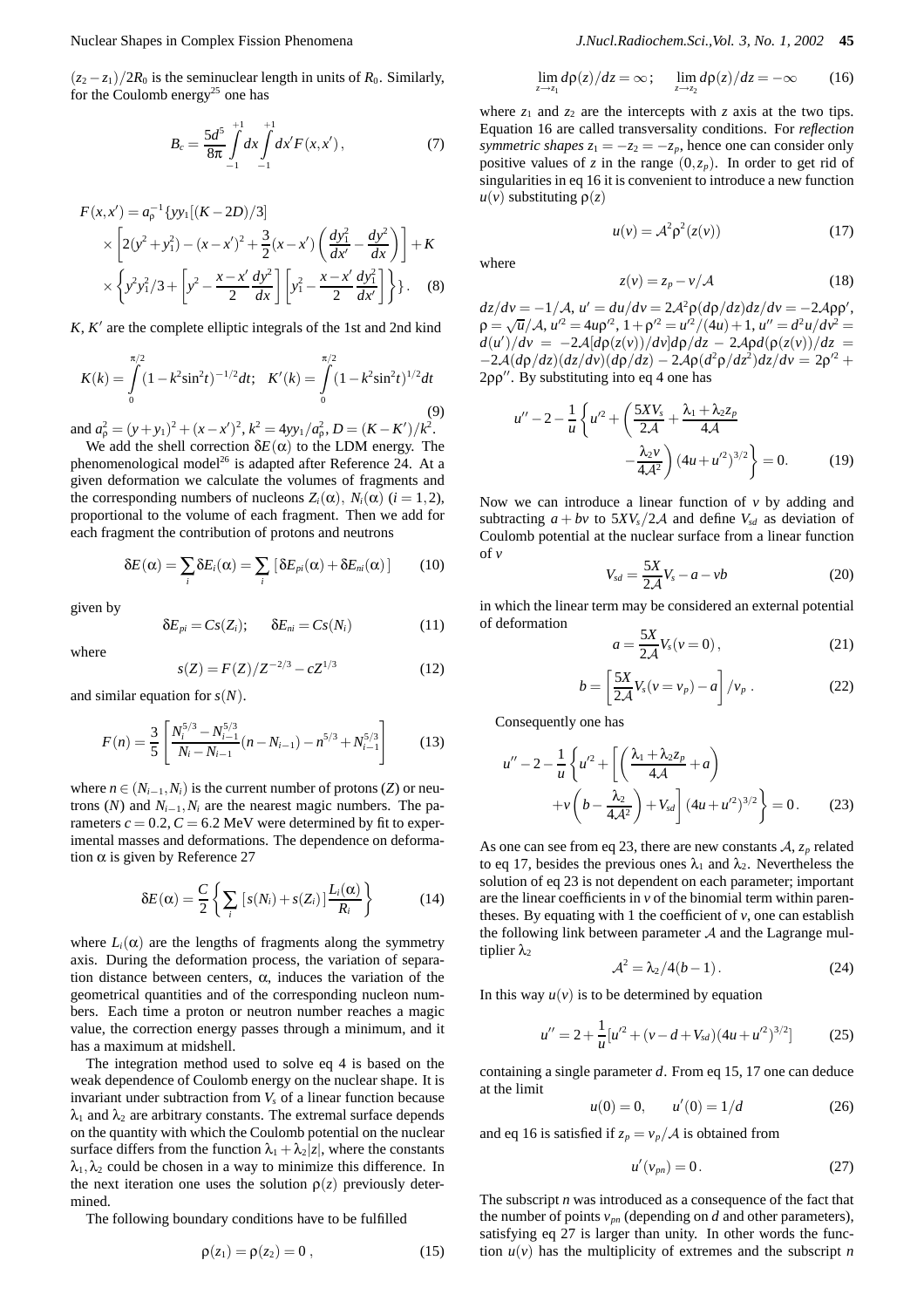counts the number of extremes. To various values of *n* correspond branches of solution of eq 25, describing different classes of shapes. Thus for  $n = 1$  there is no neck, for  $n = 2$  there is one neck,  $n = 3$  gives two necks, etc. In order to solve eq 25 one starts with given values of parameters *d* and *n*. For reflection symmetric shapes  $d_L = d_R$  and  $n_L = n_R$ . Although parameter A is not present in eq 25 we have to know it in order to obtain the shape function 17. From the volume conservation one has

$$
\mathcal{A} = \left\{ \frac{3}{2} \int_0^{v_{pn}} u(v) dv \right\}^{1/3}.
$$
 (28)

After solving the integro-differential equation one can find the deformation parameter  $\alpha = z_L^c + z_R^c$ , where

$$
z_L^c = \int_{z_1}^0 |z| \rho^2(z) dz \bigg/ \int_{z_1}^{z_2} \rho^2(z) dz = \frac{3}{2} \mathcal{A}^{-4} \int_0^{v_p} (v_p - v) u(v) dv \tag{29}
$$

depends on *d*. From  $\alpha(d)$ , one can obtain the inverse function  $d = d(\alpha)$ .

For *reflection asymmetrical shapes* we need to introduce another constraint: the asymmetry parameter, η, defined by

$$
\eta = \frac{M_L - M_R}{M_L + M_R} = \frac{A_1 - A_2}{A_1 + A_2} \tag{30}
$$

should remain constant during variation of the shape function  $\rho(z)$ . Consequently eq 25 should be written differently for left hand side and right hand side. Now  $d_L$  is different from  $d_R$ , and so are the parameters  $A_L$  and  $A_R$ . They have to fulfil matching conditions  $\rho_L(z=0) = \rho_R(z=0)$  hence

$$
u_L^{1/2}(v_p)/\mathcal{A}_L = u_R^{1/2}(v_p)/\mathcal{A}_R . \qquad (31)
$$

The similar condition for derivatives  $\rho'(z)$  in  $z = 0$ ,  $\rho'_L(z = 0) =$  $\rho'_R(z=0) = 0$ , is automatically satisfied due to eq 27. The second derivative  $\rho''(z)$  can have a discontinuity in  $z = 0$  if  $d_L \neq d_R$ . The parameters  $A_L$  and  $A_R$  are easily expressed in terms of  $\eta$ , if we write eq 30 as

$$
M_L = \frac{2\pi}{3}(1+\eta) = \pi A_L^{-3} \int_0^{v_p} u_L(v) dv , \qquad (32)
$$

$$
M_R = \frac{2\pi}{3}(1-\eta) = \pi A_R^{-3} \int_0^{v_p} u_R(v) dv . \tag{33}
$$

We assume that  $M_L + M_R$  is equal to the mass of a sphere with  $R = 1$ . From eq 32, 33 we obtain

$$
A_L = (1+\eta)^{-1/3} A_{L0} , \qquad (34)
$$

$$
A_R = (1 - \eta)^{-1/3} A_{R0} , \qquad (35)
$$

where we introduced notations similar to eq 28

$$
\mathcal{A}_{L0(R0)} = \left\{ \frac{3}{2} \int_0^{v_p} u_{L(R)}(v) dv \right\}^{1/3}.
$$
 (36)

The shape of a nucleus with given mass asymmetry, η, is completely determined by eq 34–36; the quantities  $u_L(v_p)$  and  $u_R(v_p)$ are obtained as solutions of the differential eq 25. Again, the deformation  $\alpha$  is the distance between centers of mass of the left hand side and right hand side.

There is an alternative way to obtain asymmetric shapes. When we previously discussed the energy minimization with the constraint of deformation conservation, we observed that besides symmetrical solutions for which  $d_L = d_R$  and  $n_L = n_R$  ( $n_{L(R)}$ ) is the number of solutions of eq 27 for the left hand side and right hand side), there are also solutions with  $n_L \neq n_R$ , meaning shapes with different number of necks on the two sides separated by the plane  $z = 0$ . The parameters  $d<sub>L</sub>$  and  $d<sub>R</sub>$  are linked through the

**TABLE 1: Mass number of the heavy fragment corresponding to the minimum of the saddle-point energies in Figure 4.**

| Nuclei             | $d_L - d_R$ |         | A <sub>1</sub> |
|--------------------|-------------|---------|----------------|
| $238$ <sup>T</sup> | 0.04        | 0.04988 | 124.93         |
| $232$ Th           | 0.06        | 0.07517 | 124.72         |
| $228$ Th           | 0.08        | 0.09512 | 124.84         |

condition of continuity of the second derivative  $\rho''(z)$  in  $z = 0$ , which (using eq 25) may be written as

$$
(d_L - v_{pL})u_L^{1/2}(v_{pL}) = (d_R - v_{pR})u_R^{1/2}(v_{pR}).
$$
 (37)

This equation establishes the relationship between  $d_L$  and  $d_R$ . Unlike the first approach in which  $d<sub>L</sub>$  and  $d<sub>R</sub>$  are free parameters determining α and η, this time we have a class of shapes with only one parameter; at a given deformation, the mass asymmetry is perfectly determined. This is a drawback when we intend to study the variation of deformation energy with  $\alpha$  and  $\eta$ . Moreover, these kind of shapes have a low chance to be met in practice because of higher value of the energy compared to symmetrical shapes with the same parameter *d*. Generally speaking the solutions of the variational problem are obtained for independent values (not related by eq 37) of parameters  $n_L \neq n_R$ ,  $d_L$ and  $d_R$ . It should be noted that the energies of the corresponding shapes will be higher than those of shapes with the same values of  $d_L$  and  $d_R$  but with  $n_L = n_R$ .

In order to solve the eq 25 we employ the method of successive approximations. In the first iteration one obtains the solution of differential equation in which Coulomb potential at the nuclear surface is assumed to be a linear function of *z* (or *v*), i.e. if one assumes initially  $V_s = 0$ . After solving the equation in such a manner, one calculates the parameters  $A$ , *a*, *b*, which depend on the Coulomb potential and its deviation  $V_{sd}$  from a linear function. The quantity  $V_{sd}$  obtained in such a way is introduced in eq 25 and the whole procedure is repeated until the desired accuracy is reached. In every iteration the equation is solved with the 2nd order Runge-Kutta method with constant integration step. The initial value  $u''(v=0)$  can be found straightforwardly from eq 25 by removing the indetermination in the point  $v = 0$ ,  $u''(0) = -2 + (1 - b + g)/2d^2$ , where  $g = [5X/(2A)][dV_s(v)/dv]_{v=0}$ . The differential equation is integrated up to the point  $v = v_{pn}$ , in which the first derivative  $u'(v_{pn})$ vanishes. The number *n* of extremal values of  $u(v)$  (equal to the number of necks plus one unit) is an external parameter. The value  $v_{pn}$  was determined by linear interpolation between two neighbouring points in which u' has opposite signs.

## **4. Results**

In Figure 1 we present reflection symmetric nuclear shapes for binary fission of a nucleus with the fissility parameter  $X =$ 0.6 (e.g. <sup>170</sup>Yb), obtained for  $n_L = n_R = 2$  (one neck),  $d_L = d_R =$ 1.4, 1.5, 1.7, and 1.91 (for which  $\alpha = 1.314$ , 1.644, 2.100, and 2.304) and a vanishing mass asymmetry  $\eta = 0$ . The saddle point (maximum value of the conditioned deformation energy minimum) is obtained for  $d<sub>L</sub> = 1.91$ , at which the shape is deformed and necked-in. The deformation,  $\alpha$  (distance between the mass centers of fragments in units of radius of the spherical parent nucleus,  $R_0$ ), was given above.

A comparison between three nuclear shapes at the saddle point for nuclei with fissilities  $X = 0.60, 0.70,$  and 0.82 (corresponding to  $170\gamma b$ ,  $204Pb$ , and  $252Cf$  nuclei lying on the line of β stability) is presented in Figure 2. One can see how the necking-in and the elongation are decreasing ( $\alpha$  = 2.304, 1.822, and 1.165) when fissility increases from  $X = 0.60$  to  $X = 0.82$ , in agreement with Reference 4. In the limit  $X = 1$  the saddle point shape is spherical.

Within LDM a nonzero mass asymmetry parameter (see the shapes from Figure 3) leads to a deformation energy which increases with η as is illustrated in Figure 4, where η is replaced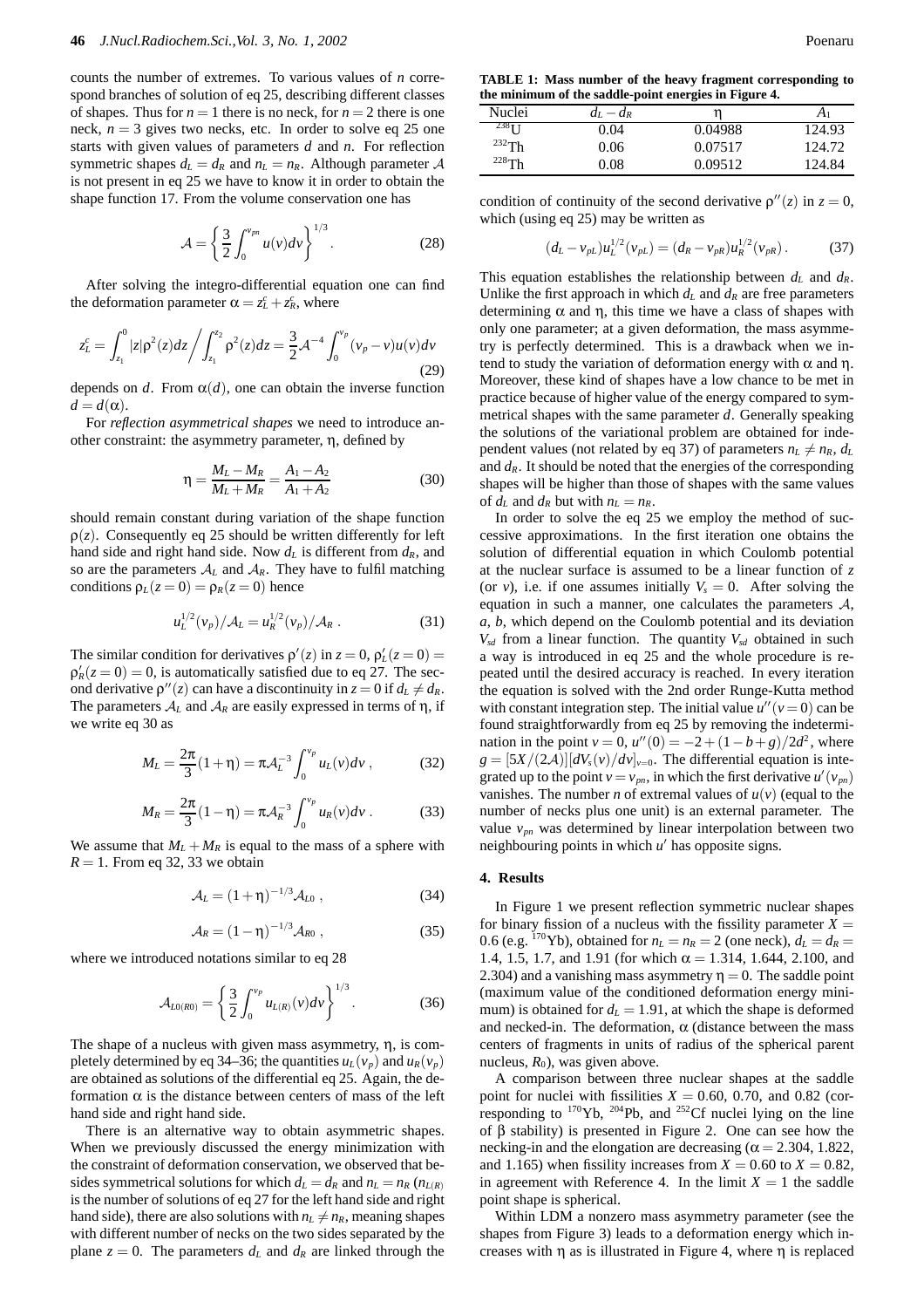

Figure 1. Reflection symmetric nuclear shapes obtained by solving the integro-differential equation for the following values of parameters:  $n_L = n_R = 2$ ;  $d_L = d_R = 1.4, 1.5, 1.7,$  and 1.91 (for which the deformations in units of  $R_0$  are  $\alpha/R_0 = 1.314, 1.644, 2.100,$  and 2.304) at  $\eta = 0$ . Binary fission of a nucleus with the fissility  $X = 0.60$  (e.g. <sup>170</sup>Yb).

by an almost linear dependent quantity  $(d_L - d_R)$ . The reflection asymmetric shapes plotted in Figure 3, resulted by choosing the input parameters as follows:  $n_L = n_R = 2$ ;  $d_L = 1.40$ , 1.45, 1.50, and 1.60 while  $d_R = 1.40$  was kept constant, and so was  $X = 0.60$ . The increasing deformation energy with mass asymmetry in Figure 4, refers to different values of fissilities, namely  $X = 0.769$ ,  $X = 0.754$ , and  $X = 0.758$  for <sup>238</sup>U, <sup>232</sup>Th, and <sup>228</sup>Th, respectively. By adding the shell corrections δ*E* to the LDM deformation energy,  $E_{\text{def}} = E_{\text{LDM}} + \delta E$ , we succeeded to obtain the minima shown in Figure 4 at a  $d_L - d_R$  of about 0.04,0.06, and 0.08 for <sup>238</sup>U, <sup>232</sup>Th, and <sup>228</sup>Th nuclei. Interestingly enough, the mass number of the heavy fragment which corresponds to these minima is the same, namely almost  $A_1 = 125$  (more exactly 124.93, 124.72, and 124.84). One has indeed the results presented in Table 1.

On the other hand, for experimentally determined mass asymmetry<sup>28,29</sup> the maximum of the fission fragment mass distributions is centered on  $A_1 = 140$  in a broad range of mass numbers of parent nuclei. Qualitatively we obtain for the binary cold fission a similar behaviour. Nevertheless, the numerical discrepancy (125 instead of 140) remains to be explained.

The next result presented in Figure 5 refers to asymmetrical shapes with multiple necks which are obtained for  $n<sub>L</sub> = 4$  and  $n_R = 2$ . At a given value of  $d_L = 2.39, 2.44,$  and 2.47 one has



**Figure 2.** Saddle-point nuclear shapes obtained by solving the integrodifferential equation for the following values of parameters:  $n_l = n_R$ 2;  $d_L = d_R = 1.91$ , 1.55, and 1.38 and the binary fission fissilities  $X =$ 0.60, 0.70, and 0.82 (for which the deformation  $\alpha/R_0 = 2.304$ , 1.822, and 1.165) at  $η = 0$ .



Figure 3. Nuclear shapes (one reflection symmetric and three reflection asymmetric) obtained by solving the integro-differential equation for the following values of parameters:  $n_L = n_R = 2$ ;  $d_L = 1.40$ , 1.45, 1.50, and 1.60 keeping  $d_R = 1.40$  and binary fissility  $X = 0.60$ . The mass asymmetry η was automatically changed in such a way.

 $d_R = 1.40, 1.43,$  and 1.46. The corresponding deformation parameters in units of  $R_0$  are 1.840, 1.977, and 2.060, respectively. The total deformation energy in units of  $E_s^0$  increases from 0.135 to 0.148 and 0.152.

The elongated shapes for ternary and quaternary fissions are shown in Figures 6 and 7. For shapes with three fragments and two necks  $(n_L = n_R = 3$ , see Figure 6), by increasing  $d_l = d_R$ , from 2.25 to 2.80 and 7.00 the deformation increases from 1.650 to 2.306 and 2.730. In the same time the elongation is initially increased from 5.234 to 5.392 and then decreased to 5.24; the fragment radii are 0*.*461*/*0*.*814*/*0*.*461, 0*.*592*/*0*.*753*/*0*.*592, and 0*.*673*/*0*.*659*/*0*.*673, leading to decreasing energies in units of  $E_s^0$  from 0.165 to 0.150 and 0.134. The last configuration with  $E/E_s^0 = 0.134$  is not far from a "true ternary-fission" in which the three fragments are almost identical:  $^{170}_{70}Yb \rightarrow ^{56}_{23}V + ^{56}_{23}V + ^{58}_{24}Cr$  and the *Q* value is 83.639 MeV. One may compare the above  $E/E_s^0$  value with the touching-point energy of these spherical fragments  $(E_t - Q)/E_s^0 = 0.239$ . It is larger, as expected, because of the finite neck of the shapes in Figure 6. For  $\alpha$ -accompanied fission of <sup>170</sup>Yb with two  $^{83}_{34}$ Se fragments  $Q = 87.484 \text{ MeV}$  is larger and the touching point en- $\text{ergy } (E_t - Q)/E_s^0 = 0.103 \text{ is lower. A lower } Q = 70.859 \text{ MeV}$ and higher energy barrier  $(E_t - Q)/E_s^0 = 0.147$  is obtained for and higher energy barrier  $(E_t - Q)/E_s^0 = 0.147$  is obtained for <sup>10</sup>Be accompanied fission of <sup>170</sup>Yb with <sup>80</sup><sub>33</sub>As fission fragments. One should stress that we present shapes in Figures 1, 3, 5–7 which are produced for various values of input parameters; only one of these shapes in every figure corresponds to the saddlepoint. One should not be confused about the unexpected shape with  $d_L = d_R = 2.25$  in Figure 6 having a large fragment between two smaller ones; it was produced due to the low value of  $d_L = d_R$ .



**Figure 4.** Saddle-point deformation energy versus mass asymmetry parameter for binary fission of 238U and <sup>232</sup>*,*228Th nuclei. One can see a monotonous increase within a pure liquid drop model and minima when the shell corrections are included.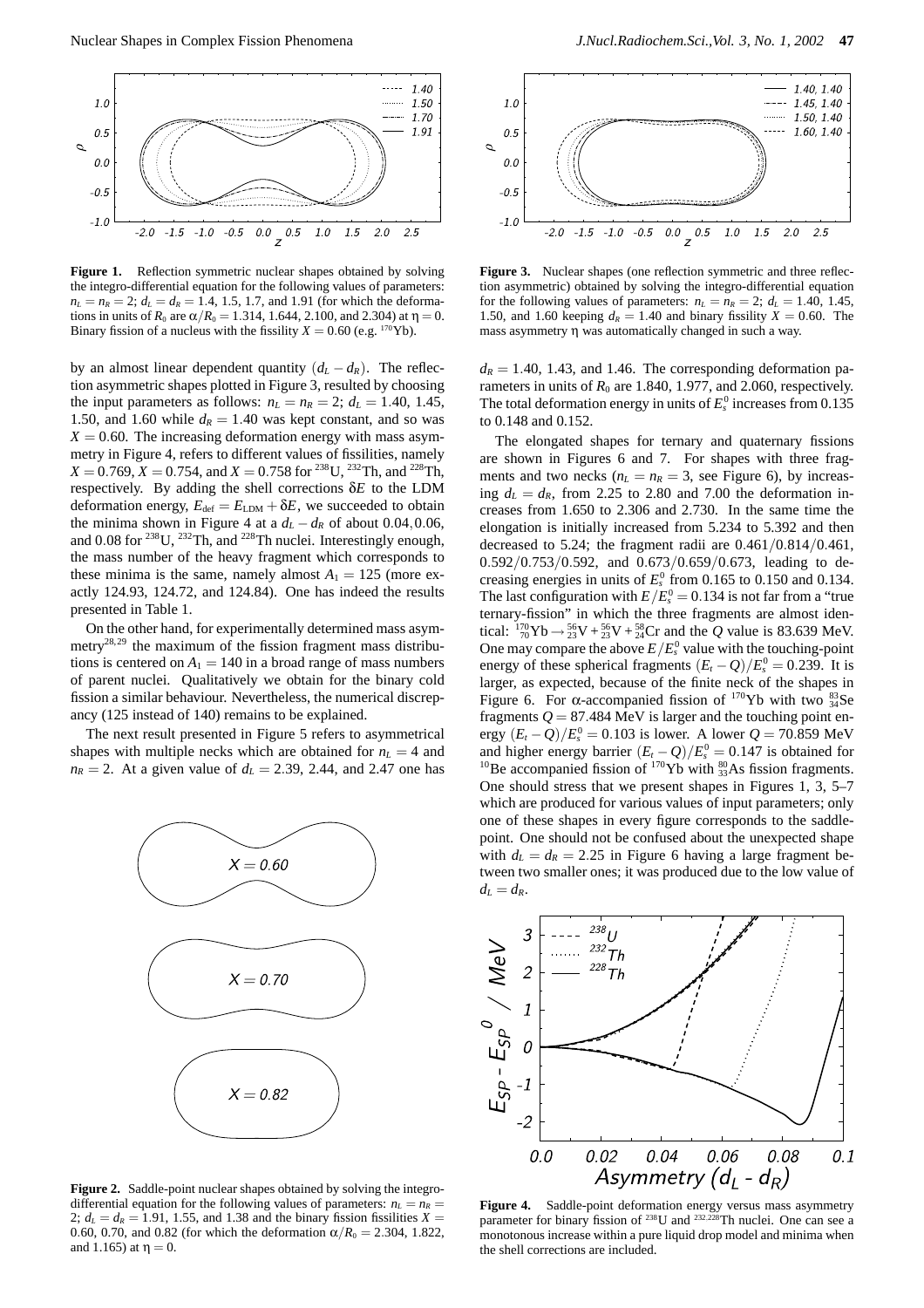

**Figure 5.** An alternative way to generate asymmetrical shapes in which  $n_L \neq n_R$  illustrated for  $n_L = 4$  and  $n_R = 2$ . At a given value of  $d_L = 2.39$ , 2.44, and 2.47 one obtains  $d_R = 1.40$ , 1.43, and 1.46. The binary fissility  $X = 0.60$ .



Figure 6. Nuclear shapes obtained by solving the integro-differential equation for  $n_L = n_R = 3$  and  $d_L = d_R = 2.25, 2.80,$  and 7.00. The binary fissility  $X = 0.60$ .



**Figure 7.** Nuclear shapes obtained by solving the integro-differential equation for  $n_l = n_R = 4$  and  $d_l = d_R = 2.30, 2.70,$  and 4.00. The binary fissility  $X = 0.60$ .

The shapes with four fragments and three necks  $(n_L =$  $n_R = 4$ ) can be seen in Figure 7. When  $d_L = d_R$  increases from 2.30 to 2.70 and 4.00 the deformation takes the values 2.144, 3.136, and 3.233 and the elongations are 6.077, 6.916, and 6.252. The fragment radii are 0*.*408*/*0*.*625*/*0*.*625*/*0*.*408, 0*.*479*/*0*.*632*/*0*.*632*/*0*.*479, and 0*.*608*/*0*.*616*/*0*.*616*/*0*.*608, for which the energies in units of  $E_s^0$  are 0.188, 0.216, and 0.214, respectively. The last shape, with  $E/E_s^0 = 0.214$ approaches a fission into almost identical four fragments  $^{170}_{70}Yb \rightarrow ^{42}_{17}Cl + ^{42}_{18}Ar + ^{43}_{18}Ar$ . Again the configuration with aligned spherical fragments in touch is higher in energy:  $(E_t - Q)/E_s^0 = 0.324$ . Even more complex shapes can be obtained by further increasing the values of  $n_L = n_R$ .

#### **5. Conclusions**

The method of finding the most general axially-symmetric shape at the saddle point without introducing *apriori* a parametrization (inherently limited due to the finite number of deformation coordinates), by solving an integro-differential equation was tested for binary, ternary, and quaternary fission processes within a pure liquid drop model.

It proved its practical capability in what concerns fission into two, three, or four identical fragments, for which fission barriers given by shapes with rounded necks are, as expected, lower than those of aligned spherical fragments in touch.

Nevertheless, in the absence of any shell correction it is not possible to reproduce the experimental data, or to give results for particle-accompanied fission.

By adding (phenomenological) shell corrections we suc-

ceeded to obtain the minima shown in Figure 4 at a finite value of mass asymmetry for the binary fission of  $^{238}$ U,  $^{232}$ Th, and <sup>228</sup>Th nuclei. Moreover, the mass number of the heavy fragment which corresponds to these minima is the same  $A_1 \simeq 125$ . A discrepancy (if any because our result was obtained in the absence of dissipation, hence it refers to cold fission) remains to be explained in the future.

**Acknowledgement.** This work was partly supported by the Center of Excellence IDRANAP under contract ICA1-CT-2000- 70023 with European Commission, Brussels, by Bundesministerium für Bildung und Forschung (BMBF), Bonn, Gesellschaft für Schwerionenforschung (GSI), Darmstadt, by Japanese Society for the Promotion of Science (JSPS), Tokyo, by the Japan Atomic Energy Research Institute (JAERI), Tokai, and by the Ministry of Education and Research, Bucharest. One of us (DNP) would like to acknowledge the hospitality and financial support received during his research stage in Frankfurt am Main and Tokai, when the present work was completed.

#### **References**

- (1) J. M. Eisenberg and W. Greiner, *Nuclear Theory. Vol. I Nuclear Models. Vol. II Nuclear Excitations. Vol. III Microscopic Theory* (North-Holland, Amsterdam, 1987).
- (2)*Nuclear Decay Modes*, edited by D. N. Poenaru, (IOP Publishing, Bristol, 1996); *Handbook of Nuclear Properties*, edited by D. N. Poenaru and W. Greiner (Clarendon Press, Oxford, 1996).
- (3) A. Iwamoto, Z. Phys. A **349**, 265 (1994).
- (4) S. Cohen and W. J. Swiatecki, Ann. Phys. (N.Y.) **22**, 406 (1963).
- (5) V. M. Strutinsky, JETF **42**, 1571 (1962).
- (6) D. L. Hill, *Proceedings of the 2nd U.N. International Conference on the Peaceful Uses of Atomic Energy* (United Nations, Geneva, 1958), p. 244.
- (7) M. Brack, J. Damgaard, A. Jensen, H. C. Pauli, V. M. Strutinsky, and G. Y. Wong, Rev. Mod. Phys. **44**, 320 (1972).
- (8) W. Greiner and J. A. Maruhn, *Nuclear Models* (Springer, Berlin, 1996); J. A. Maruhn and W. Greiner, Phys. Rev. Lett. **32**, 548 (1974).
- (9) I. Muntian, Z. Patyk, and A. Sobiczewski, J. Nucl. Radiochem. Sci. **3**, 169 (2002).
- (10) W. D. Myers and W. J. Swiatecki, Nucl. Phys. A **601**, 141 (1996).
- (11) P. Möller and A. Iwamoto, Phys. Rev. C 61, 047602 (2000); P. Möller, D. G. Madland, A. J. Sierk, and A. Iwamoto, Nature **409**, 785 (2001).
- (12) U. Brosa, S. Grossmann, and A. M¨uller, Phys. Rep. **197**, 167 (1990).
- (13) A. Gavron, Phys. Rev. C **11**, 580 (1975).
- (14) T. Ohtsuki, Y. Nagame, and H. Nakahara, *Heavy Elements and Related New Phenomena*, edited by W. Greiner and R. K. Gupta (World Scientific, Singapore, 1999), p. 507.
- (15) Y. Nagame, I. Nishinaka, K. Tsukada, Y. Oura, S. Ichikawa, H. Ikezoe, Y. L. Zhao, K. Sueki, H. Nakahara, M. Tanikawa, T. Ohtsuki, H. Kudo, Y. Hamajima, K. Takamiya, and Y. H. Chung, Phys. Lett. B **387**, 26 (1996); I. Nishinaka, Y. Nagame, K. Tsukada, H. Ikezoe, K. Sueki, H. Nakahara, M. Tanikawa, and T. Ohtsuki, Phys. Rev. C **56**, 891 (1997).
- (16) Y. L. Zhao, Y. Nagame, I. Nishinaka, K. Sueki, and H. Nakahara, Phys. Rev. C **62**, 014612 (2000).
- (17) Y. L. Zhao, I. Nishinaka, Y. Nagame, M. Tanikawa, K. Tsukada, S. Ichikawa, K. Sueki, Y. Oura, H. Ikezoe, S. Mitsuoka, H. Kudo, T. Ohtsuki, and H. Nakahara, Phys. Rev. Lett. **82**, 3408 (1999).
- (18) J. H. Hamilton, A. V. Ramayya, J. Kormicki, W. C. Ma, Q. Lu, D. Shi, J. K. Deng, S. J. Zhu, A. Sandulescu, W.